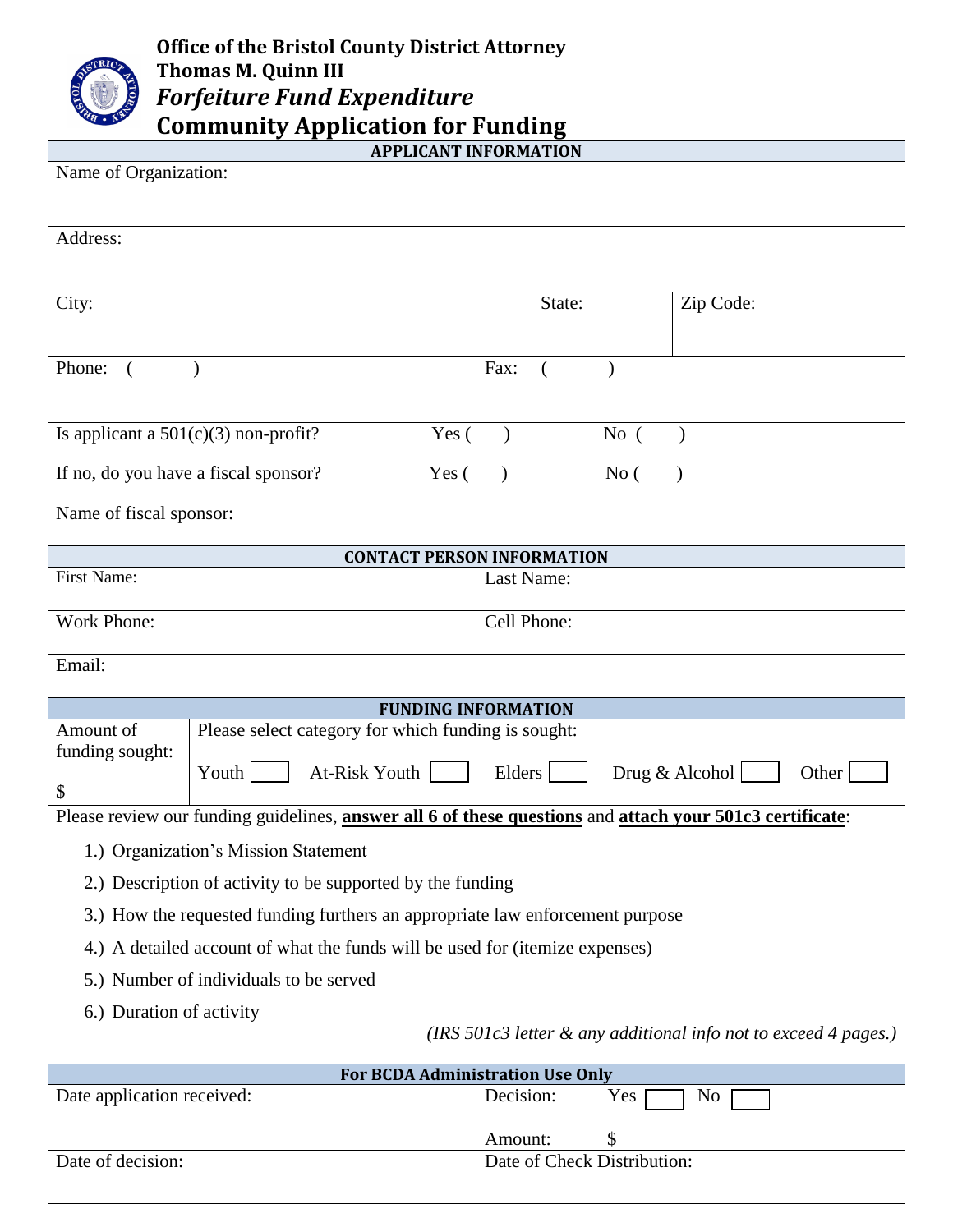## **FUNDING GUIDELINES**

Please note that funding is NOT applicable to any of the following:

- The funding of salaries or stipends (We may make exceptions for one-time guest speakers or lecturers.)
- General/non-specific operating expenses
- Music, food or entertainment
- Event tickets
- The costs involved to conduct a fundraising event

Please also note that funding is limited and not guaranteed. You may be asked for additional information or for an inperson visit to discuss your request. We prefer to fund specific programs or initiatives and we like to know how the funds will be utilized within the program. (Example: We would like to request \$500 to go toward the ABC program and the funds will be used to purchase 50 textbooks at a cost of \$10 each.) Funding should benefit individuals that reside within one or more of the 20 cities and towns that comprise Bristol County, MA.

- Only one request is allowed by an organization in a calendar year. Most requests/awards are under \$1,000.
- Applications are reviewed as they are received.
- Decisions will be made within 90 days of the receipt of your funding application. If the decision is in your favor you will receive a check within 30 days after notification. Please don't inquire about funding prior to the conclusion of this time frame. There is no application deadline so applicants are responsible for determining when they need to apply. For example, if you are looking for funding for a summer program that starts in August then you should apply at least 120 days (90+30) in advance of the start of the program.
- Funding awards greater than \$1,000 require a Memorandum of Understanding (MOU), submission of a program report and current year budget. Reporting form/guidelines will be supplied with award.
- Applicants or their fiscal sponsor must supply a copy of their tax-exempt status letter from the IRS.
	- 1. The District Attorney may direct the expenditure of forfeiture money for appropriate law enforcement purposes.
	- 2. The District Attorney has determined that programs which provide services for at-risk youth by providing constructive, supervised, age-appropriate alternatives that build skills or otherwise remove these youth from high risk activities serve an appropriate law enforcement purpose. This includes but is not limited to afterschool programs, youth groups, youth activity and skills-building programs, underage drinking prevention programs, youth conferences, education and outreach initiatives for youth, supervised social programs, youth volunteer activities, community clubs, and general programs that aim to deter at-risk youth from engaging in criminal activity. All are considered to be consistent with furthering this law enforcement purpose.
	- 3. The District Attorney has determined that programs which provide services, risk education, or crime prevention assistance to elders who are subject to or may face risks of abuse, neglect or other harm are consistent with furthering an appropriate law enforcement purpose.
	- 4. The District Attorney has determined that general civic affairs which are open to the public may further an appropriate law enforcement purpose as they allow the District Attorney's office to partner with other governmental and non-governmental agencies involved in improving public welfare, safety, and security. This includes but is not limited to crime prevention, reporting and prosecuting crime, as well as raising public awareness about crime prevention and law enforcement resources.
	- 5. The District Attorney may direct money toward drug rehabilitation, drug education, anti-drug programs or neighborhood crime watch programs.
		- a. Any program which seeks funding for this type of activity must submit an annual audit report to the District Attorney. This report shall include a listing of the assets and liabilities of the program, itemized expenditures of the program and list of the board of directors of the program.
	- 6. Requests for funding must be submitted via email and must include all requested information as stated in this application.